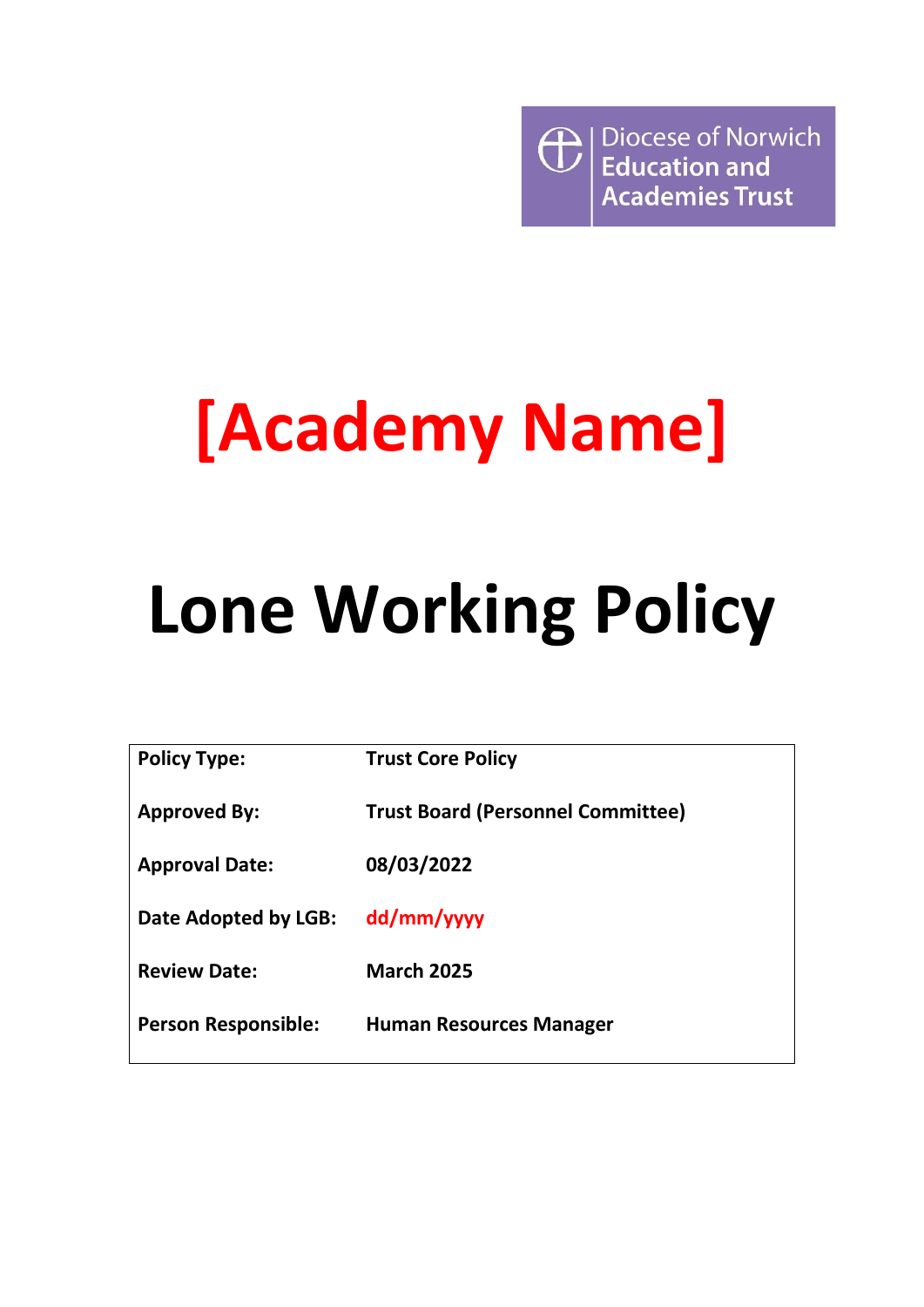## **Summary of Changes**

The model policy has been revised to reflect these changes to the statutory guidance as outlined below.

| Page<br>Ref. | <b>Section</b>                | Amendment                                                                                                             | Date of<br>Change |
|--------------|-------------------------------|-----------------------------------------------------------------------------------------------------------------------|-------------------|
| 4            | Roles and<br>responsibilities | Included monitoring of lone workers and examples of<br>planned monitoring activities (in line with HSE<br>Guidelines) | Feb 19            |
|              |                               | Policy reviewed, no changes required                                                                                  | Feb 22            |
|              |                               |                                                                                                                       |                   |
|              |                               |                                                                                                                       |                   |
|              |                               |                                                                                                                       |                   |
|              |                               |                                                                                                                       |                   |
|              |                               |                                                                                                                       |                   |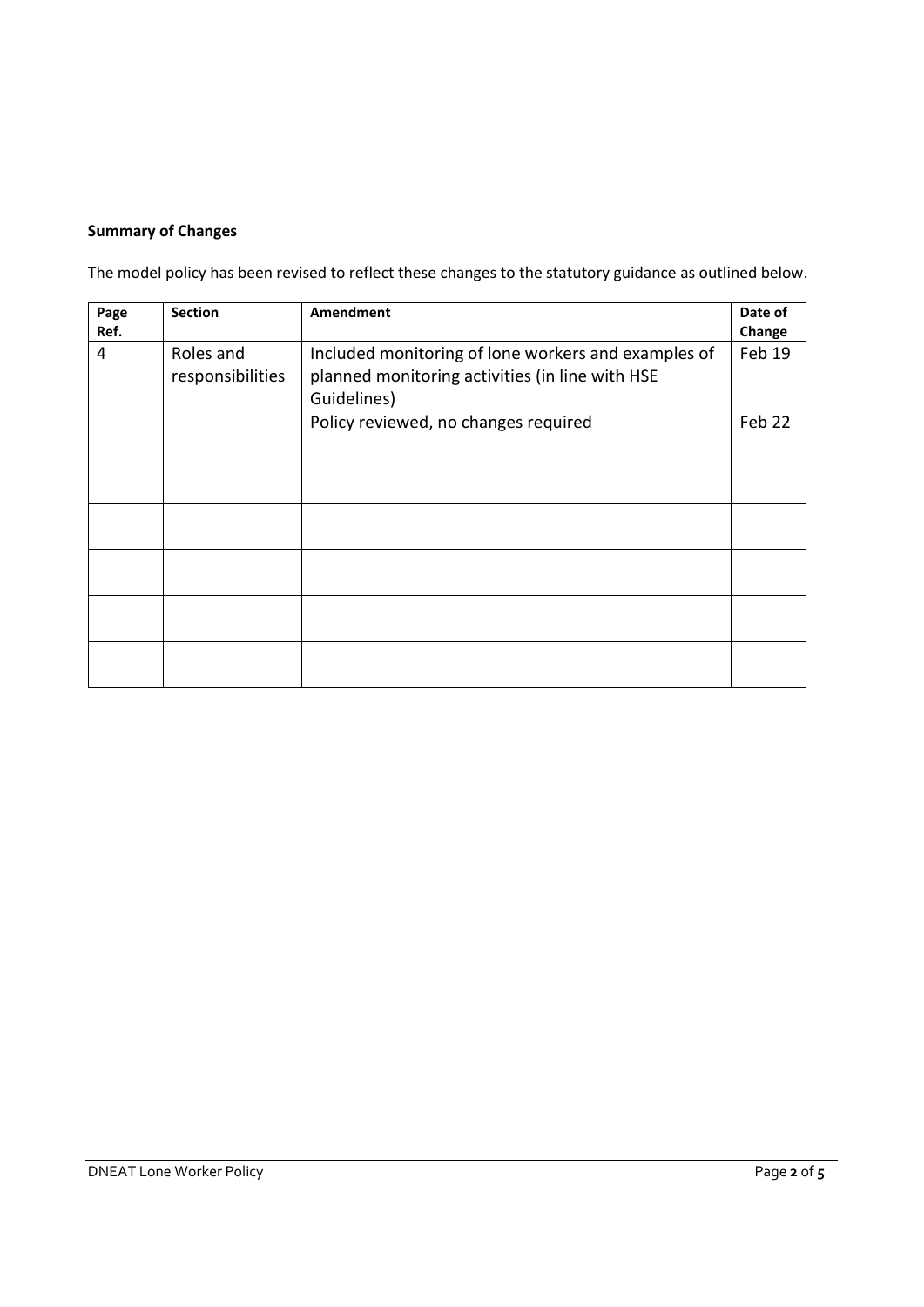## **Roles and Accountabilities**

The Diocese of Norwich Education and Academies Trust (DNEAT) is accountable for all policies across its Academies. All policies whether relating to an individual academy or the whole Trust will be written and implemented in line with our ethos and values as articulated in our prospectus. We are committed to the provision of high quality education in the context of the Christian values of service, thankfulness and humility where individuals are valued, aspirations are high, hope is nurtured and talents released.

A Scheme of Delegation for each academy sets out the responsibilities of the Local Governing Body and Principal / Head Teacher. The Principal / Head Teacher of each academy is responsible for the implementation of all policies of the Academy Trust.

All employees of the Academy Trust are subject to the Trust's policies.

## **Policy Statement**

[Academy Name] is committed to ensure that no lone worker is at greater risk of injuries and illhealth as a result of not being directly supervised or working alone whilst undertaking the Academy's work.

### **Scope**

This policy applies to:

- all employees working at all locations, including those working from home; and
- other workers (e.g. casual and agency workers, secondees) undertaking work on behalf of the Trust.

#### **Aims**

- to ensure appropriate and safe practices for lone workers
- to maintain staff well-being

## **Policy Details**

The Trust/Governors will ensure

- Early recognition and assessment of the risk to lone worker employees
- Establish effective lone worker risk assessment and incorporate the process and assessment results into management activities i.e. supervision, appraisal, team meeting agendas and other procedures/ management systems.
- Where significant risks are identified, put in place suitable control measures to remove or reduce those risks and establish effective communication and monitoring of control measures.
- Set up effective emergency arrangements and reporting systems to protect lone workers from foreseeable risks.
- That all incidents and near misses are reported and investigated for the purpose of improving safety and preventing recurrences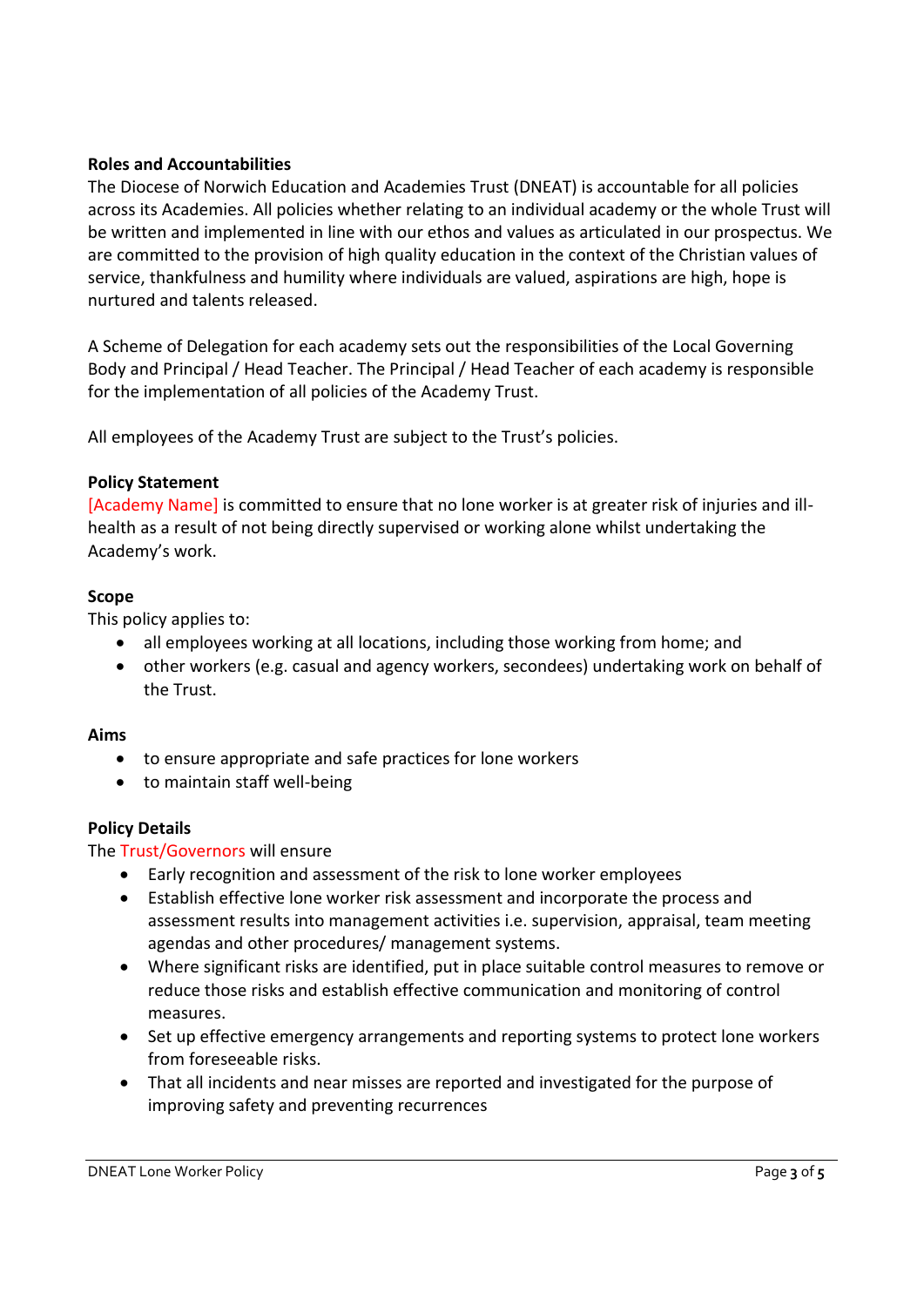# **Roles and Responsibilities**

# **Principal/Headteacher**

## Has a responsibility to:

- Ensure that lone worker risk assessments have been undertaken and suitable safe working procedures are in place to remove or reduce significant risks.
- Review lone worker incident statistics, identify trends and take action as appropriate.
- Put in place appropriate monitoring as effective means of communication are essential. These methods should be documented and agreed with the lone worker and could include:
	- o supervisors periodically visiting and observing people working alone;
	- $\circ$  pre-agreed intervals of regular contact between the lone worker and supervisor, using phones, radios or email, bearing in mind the worker's understanding of English;
	- $\circ$  implementing robust system to ensure a lone worker has returned to their base or home once their task is completed.

## **Line Managers**

Have a responsibility to:

- Ensure that the requirements of this policy are fulfilled.
- Undertake risk assessments of lone worker risk and ensure safe working procedures are in place to remove or reduce significant risks.
- Ensure that all relevant staff are provided with adequate emergency equipment and are able to raise the alarm as far as is reasonably practicable.
- Ensure that lone workers are provided with adequate training to ensure they are able to operate safely.
- Ensure employees understand the need to report concerns about safety associated with lone working.
- Ensure all staff are provided with appropriate equipment to be able to undertake their roles safely.

## **Employees**

Have a duty to:

- Comply with the Academy's policy.
- Comply with any instructions provided for reasons of health and safety.
- Attend any training provided for health and safety.
- Report any incident for which this policy applies.
- Report any concerns or failures in safety systems.

## **Performance and Risk Management**

Potential risks will be regularly monitored and evaluated to ensure this policy is kept up to date. The training and responsibilities of individuals will be monitored by the Academy through its management and appraisal processes. Where necessary the Academy/Trust will take appropriate action to ensure that this policy is upheld.